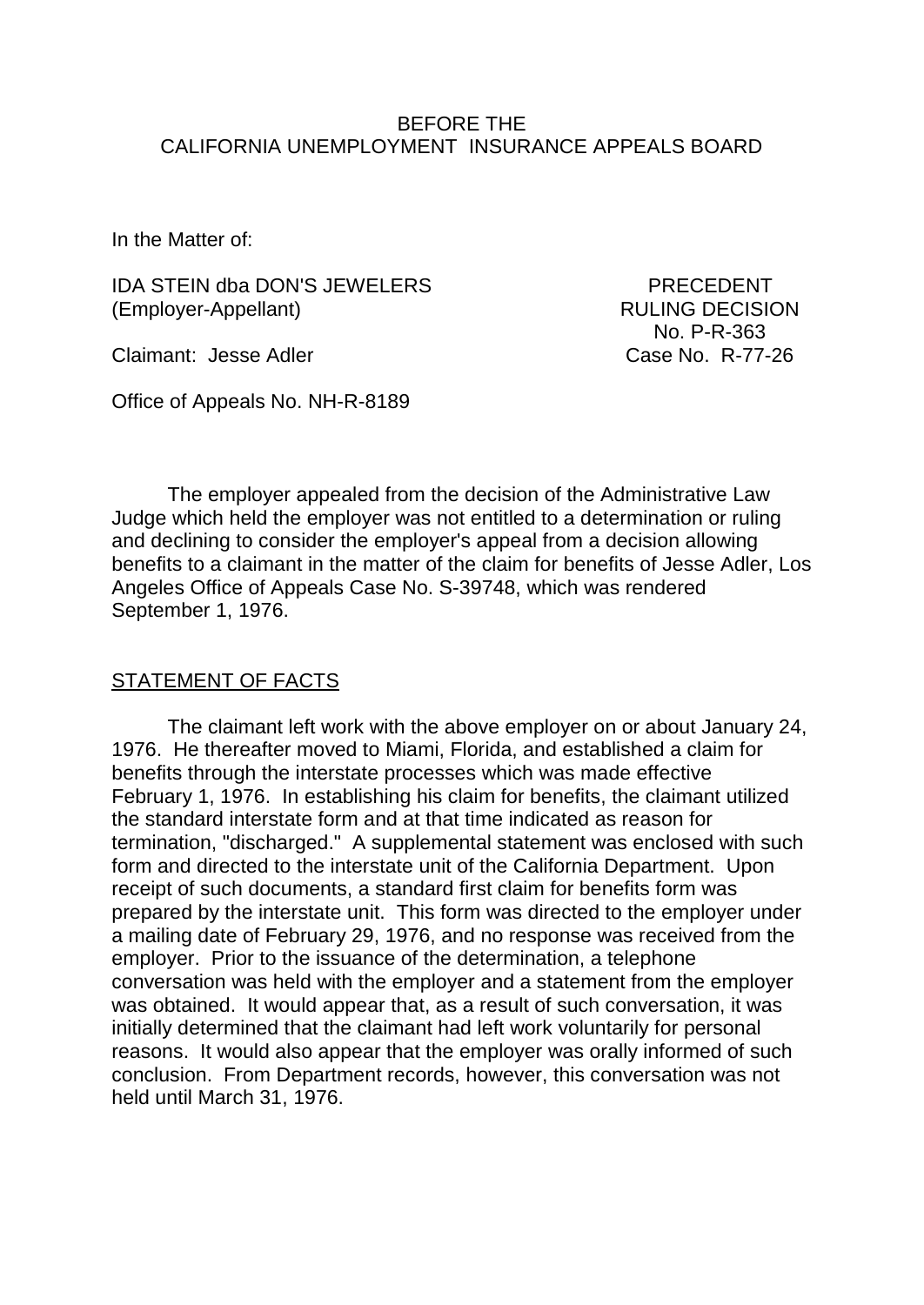Thereafter, on April 8, 1976, a determination was issued to the claimant holding him to be disqualified from benefits for an indeterminate period upon a finding that the claimant had left work voluntarily without good cause. The claimant appealed from such determination on April 13, 1976, and as a result of a hearing which was held on August 10, 1976, a decision was issued reversing the determination of the Department. Inasmuch as the employer had failed to respond to the initial notice of claim filed, no ruling or notice of determination was issued to the employer; neither was the employer advised of the claimant's appeal or the results of the ensuing decision.

Effective October 24, 1976, the claimant established a Federal State Extended Duration Claim. Again, the claimant indicated a discharge was the reason for separation, and notice of such further claim was directed to the employer under the date of November 29, 1976. The employer protested the claim in a timely manner, setting forth a complete resume of the circumstances leading up to the termination. The Department issued a notice denying the employer a ruling or determination upon the finding that the employer had failed to respond to the first notice of claim filed in February 1976.

During the proceedings below, it was contended that, although the initial notice had been received, it was not deemed necessary to respond since the employer concurred in the "alleged" reason for separation (voluntary quit, personal reasons which were found by the Department). It was also asserted that information had been given to the Department over the telephone and that the employer had thus satisfied its statutory responsibility.

Following the hearing below, a decision was issued affirming the Department's Notice of Denial of a Ruling and denying the employer's right to question the validity of that decision which was rendered September 1, 1976.

## REASONS FOR DECISION

The instant proceedings arise through a timely response by the employer to a notice of the filing of a federal extended duration claim (sections 4001 et seq., California Unemployment Insurance Code).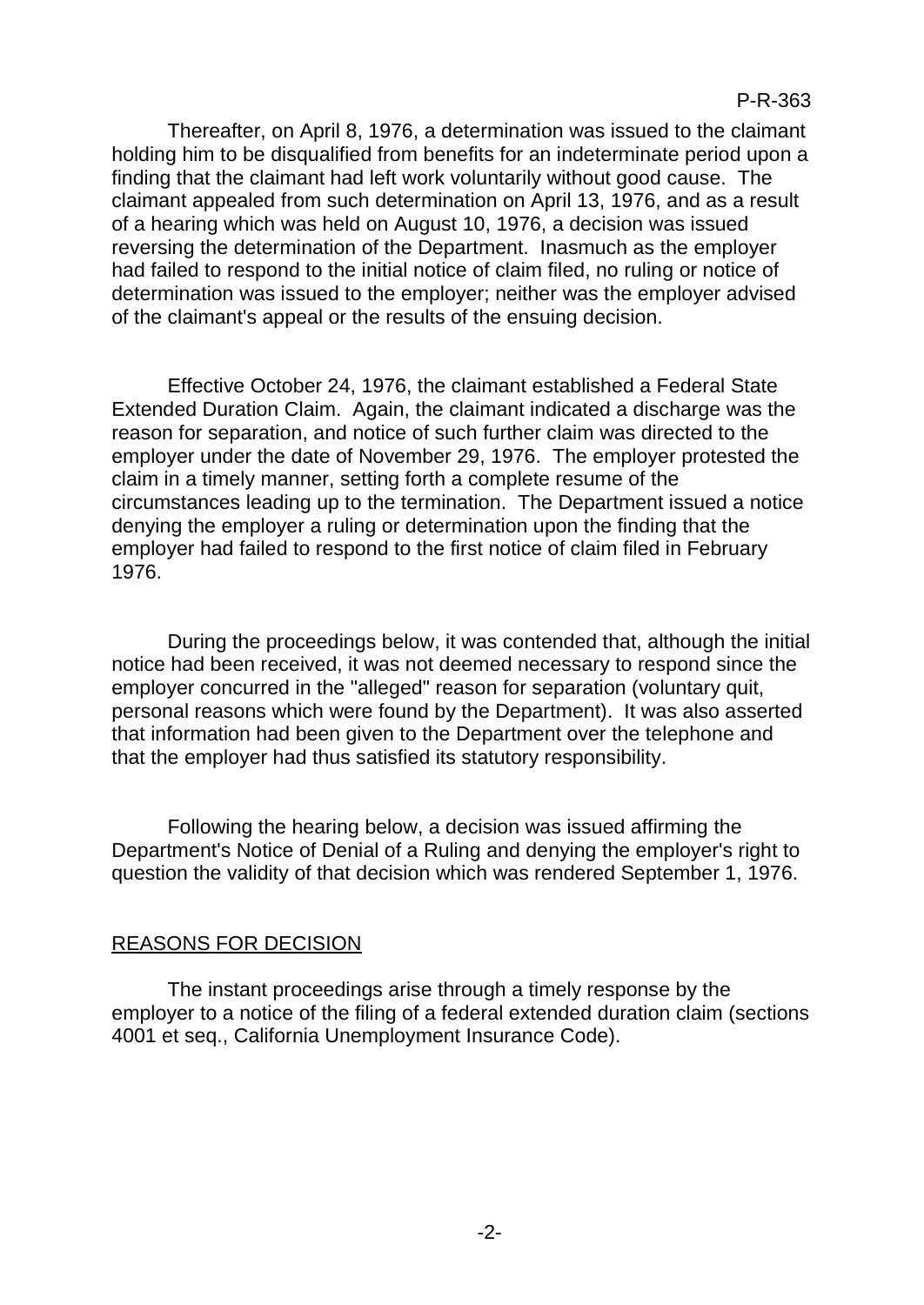The requirement of giving notice and the right of the employer to respond are set forth by sections 4654 and 4655, which provide as follows:

"The Department of Employment Development shall give a notice of the filing of an application or an additional claim to the employing unit by which the individual was last employed immediately preceding the filing of such application or claim. The employing unit so notified shall submit within 10 days after the mailing of such notice any facts then known which may affect the individual's eligibility for federal-state extended benefits. The 10-day period may be extended for good cause. If after such 10-day period the employing unit acquires knowledge of facts which may affect the eligibility of the individual and such facts could not reasonably have been known within the period, the employing unit shall within 10 days of acquiring such knowledge submit such facts to the Department of Employment Development.

"The Employment Development Department shall consider the facts submitted by an employer pursuant to Section 4654 and make a determination as to the individual's eligibility for federal-state extended benefits. The Employment Development Department shall promptly notify the individual and any employer who prior to the determination has submitted any facts pursuant to Section 4654 of the determination and the reasons therefor. The individual and any such employer may appeal therefrom to a referee within 20 days from mailing or personal service of notice of the determination. The 20-day period may be extended for good cause. The Director of Employment Development shall be an interested party to any appeal.

" 'Good cause,' as used in this section, shall include, but not be limited to, mistake, inadvertence, surprise, or excusable neglect."

The contentions of the employer may be set forth separately and distinctly, as follows:

(1) That having submitted sufficient facts concerning the separation prior to the issuance of a determination the employer was entitled to a copy of the determination and a ruling.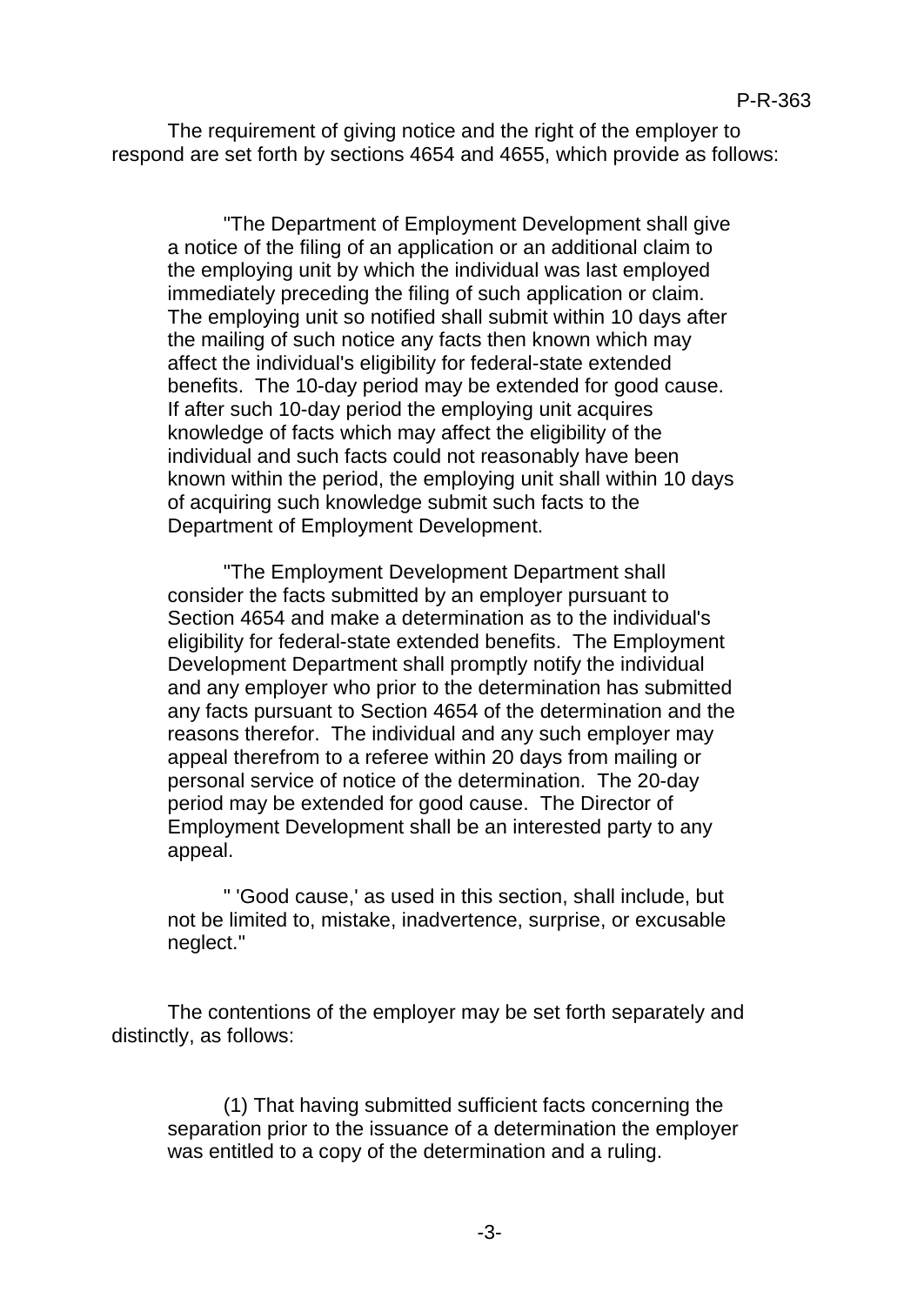(2) Any employer whose reserve account may be subjected to benefit charges is entitled to notice of any appeal respecting that claimant's entitlement to benefits and a copy of the decision resulting from such appeal.

It is to be noted that sections 4654 and 4655 are in effect a reiteration of sections 1327 and 1328 of the code. For the reasons set forth hereafter we find the contentions of the employer to be without merit, and consequently must concur in the conclusions reached in the proceedings below that the employer is not entitled to either a determination or ruling. We further find the administrative law judge properly declined jurisdiction under that decision rendered September 1, 1976. We base our conclusions upon the following pertinent sections of the Unemployment Insurance Code which are set out at length:

"1327. The Department of Employment Development shall give a notice of the filing of a new or additional claim to the employing unit by which the claimant was last employed immediately preceding the filing of such claim. The employing unit so notified shall submit within 10 days after the mailing of such notice any facts then known which may affect the claimant's eligibility for benefits."

"1328. The Employment Development Department shall consider the facts submitted by an employer pursuant to Section 1327 and make a determination as to the claimant's eligibility for benefits. The Employment Development Department shall promptly notify the claimant and any employer who prior to the determination has submitted any facts or given any notice pursuant to Section 1327 and authorized regulations of the determination and the reasons therefor. The claimant and any such employer may appeal therefrom to a referee within 20 days from mailing or personal service of notice of the determination. The 20-day period may be extended for good cause. The Director of Employment Development shall be an interested party to any appeal.

" 'Good cause,' as used in this section, shall include, but not be limited to, mistake, inadvertence, surprise, or excusable neglect."

"1333. Notices, protests, and information required under this article shall be submitted in accordance with authorized regulations."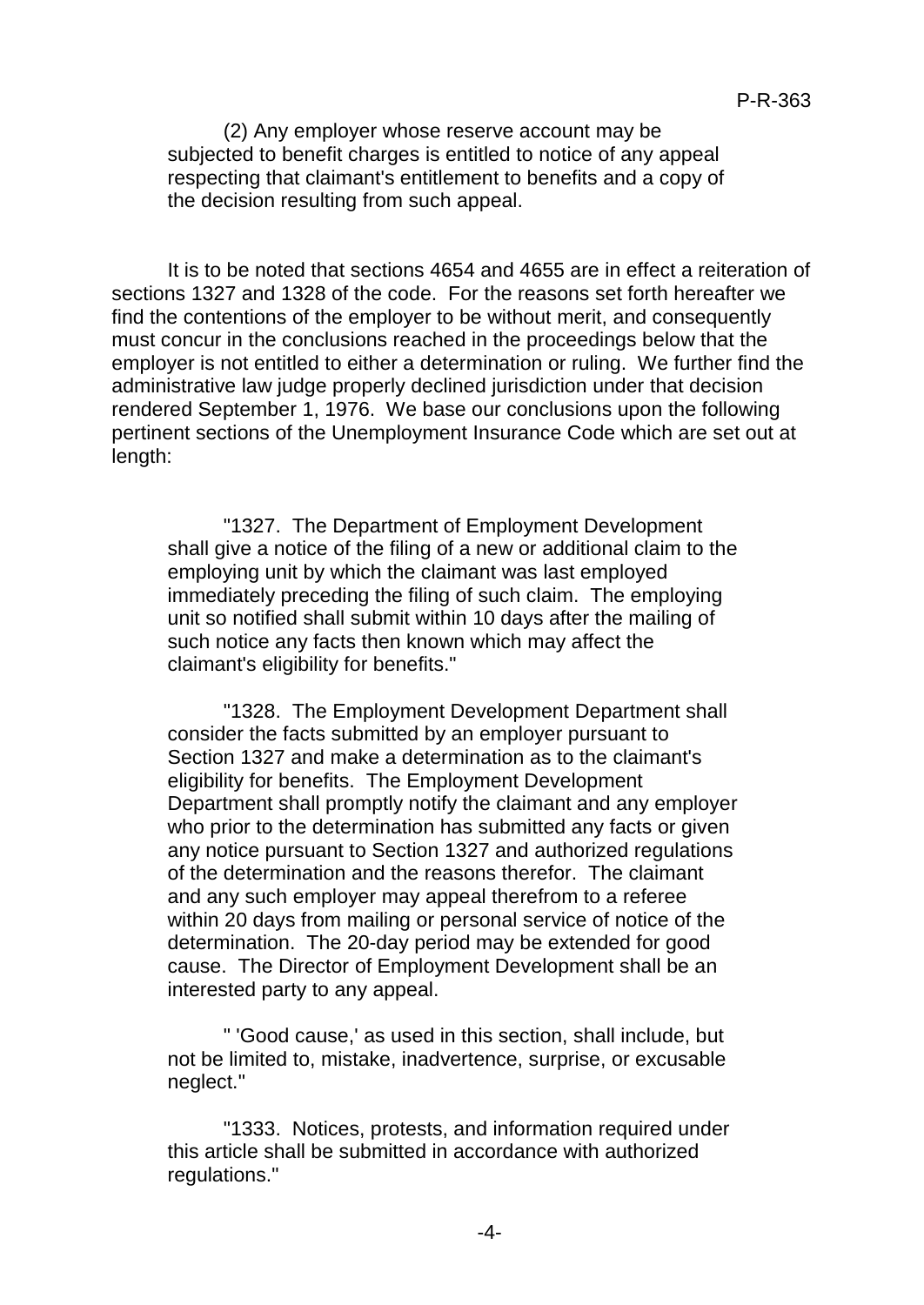Pursuant to the authority set forth by section 1333, the following material regulations were promulgated by the Department and set forth in Title 22, California Administrative Code. Insofar as relevant such regulations read:

"1327-1. Facts Respecting Claimant's Eligibility Required From Last Employing Unit of Claimant. (a) An employing unit by which a claimant was last employed immediately preceding the filing of a new or additional claim and who is given notice of the filing of such claim as prescribed by Section 1327 of the code shall, within 10 days after the mailing of such notice as prescribed by Section 1327 of the code, submit to the department at the local office in which the claim was filed any facts then known which may affect the claimant's eligibility for benefits.

(b) The last employing unit of a claimant shall also submit facts as required by Section 1333-1 of these regulations.

(c) The submission by the last employing unit of facts to the Department under this section shall comply with Section 1333-2 of these regulations.

(d) The 10-day period prescribed by Section 1327 of the code within which the last employing unit shall submit facts may be extended in accordance with Section 1333-3 of these regulations."

"1328-1. Notices of Determination to Employing Units From Department Respecting Claimant's Eligibility. (a) Any employing unit which furnishes the department with facts in accordance with Sections 1327 and 1331 of the code and Sections 1327-1 and 1331-1 of these regulations and which has been notified by the department of the determination made after considering such facts shall be notified by the department of any modification in such determination made by the department, either on its own initiative or pursuant to any additional facts which come to the attention of the department.

(b) The employing unit may appeal from the modified determination in the manner prescribed in Section 1328 of the code."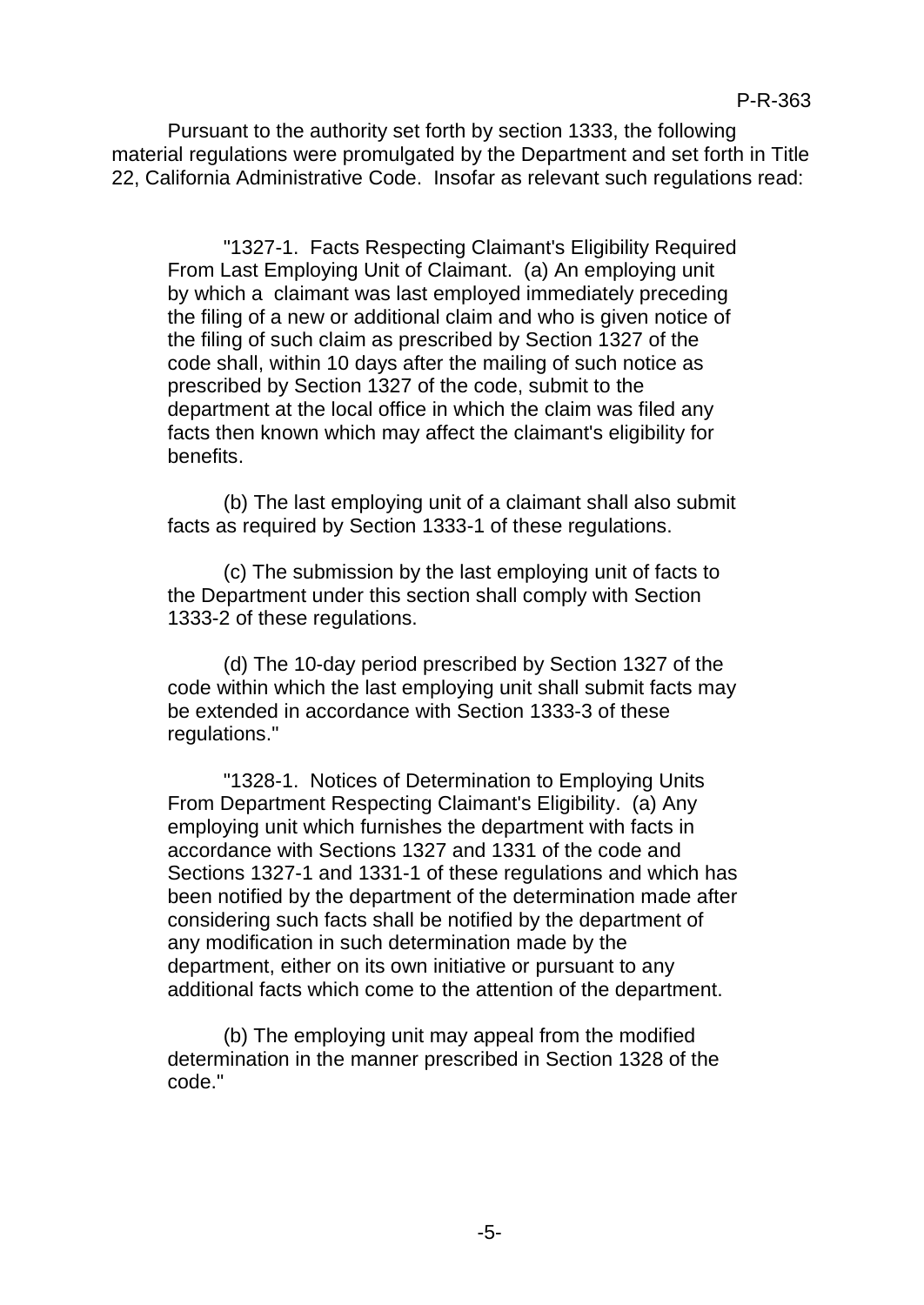"1333-2. Requirements for Submitting Facts by Employing Units Respecting Claimants' Eligibility for Benefits. Each submission of facts to the department by an employing unit under Sections 1327-1, 1331-1, and 1333-1 of these regulations shall relate to a single claimant and shall include the following:

(a) The name, address, and employer account number of the employing unit.

(b) The claimant's full name.

(c) The claimant's Social Security account number.

(d) The date the claim was filed (if available).

(e) Specific facts reasonably applicable to the claimant's eligibility for benefits."

"1333-3. Protests and Information Submitted by Claimants and Employers to Department: Extension of Time for Good Cause. The department may for good cause grant additional time in which to comply with the requirements of Section 1327 of the code and Sections 1330-1, 1331-1, and 1333-1 of these regulations. Any protest or information submitted to the department after expiration of the time limits set forth in the applicable section or sections shall include a statement of the reasons why the delay should be considered to be with 'good cause,' and if it fails to do so the claimant or employer shall be required to submit promptly a statement of the reasons why the delay should be considered to be with 'good cause.' "

The above provisions of the code and regulations relate to a claim for benefits and an employer s rights to a determination.

Rulings are similarly specifically provided for and section 1030 of the code reads: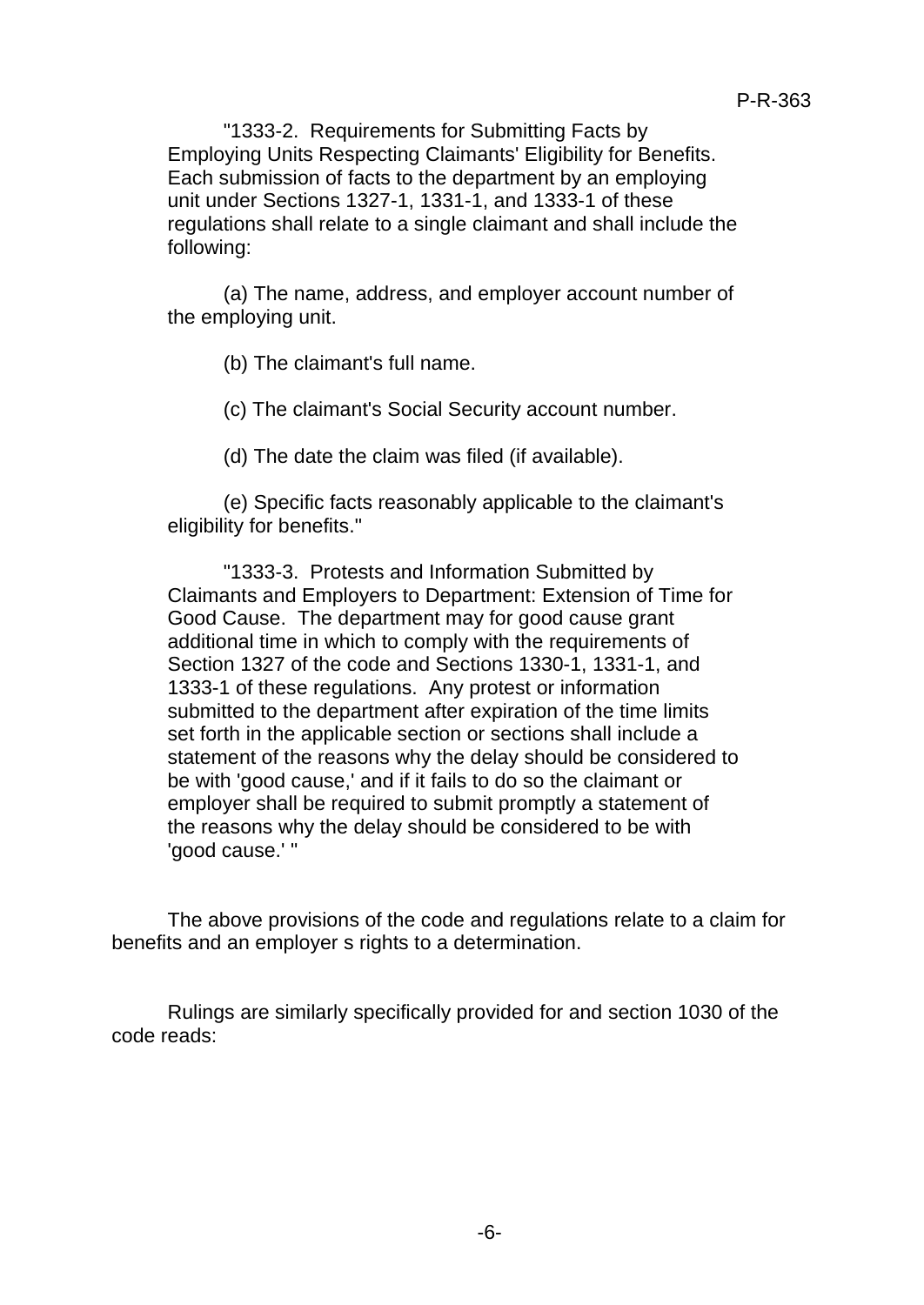"(a) Any employer who is entitled under Section 1327 to receive notice of the filing of a new or additional claim may, within 10 days after mailing of such notice, submit to the Employment Development Department any facts within its possession disclosing whether the claimant left such employer's employ voluntarily and without good cause or was discharged from such employment for misconduct connected with his work, or whether the claimant was a student employed on a temporary basis and whose employment began within, and ended with his leaving to return to school at the close of, his vacation period. The period during which the employer may submit such facts may be extended by the Director of Employment Development for good cause.

\* \* \*

"(c) The Employment Development Department shall consider such facts together with any information in its possession and promptly notify the employer of its ruling as to the cause of the termination of the claimant's employment. Any ruling may for good cause be reconsidered by the department within 15 days after mailing or personal service of the notice of ruling, except that any ruling which relates to a determination which is reconsidered pursuant to subdivision (a) of Section 1332 may also be reconsidered by the Employment Development Department within the time provided for reconsideration of such determination. For purposes of this section only, if the claimant voluntarily leaves such employer's employ without notification to the employer of the reasons therefor, and if the employer submits all of the facts within its possession concerning such leaving within the applicable time period referred to in this section, such leaving shall be presumed to be without good cause. An individual whose employment is terminated under the compulsory retirement provisions of a collective bargaining agreement to which the employer is a party shall not be deemed to have voluntarily left his employment without good cause. An appeal may be taken from a ruling or reconsidered ruling in the manner prescribed in Section 1328. The Director of Employment Development shall be an interested party to any appeal."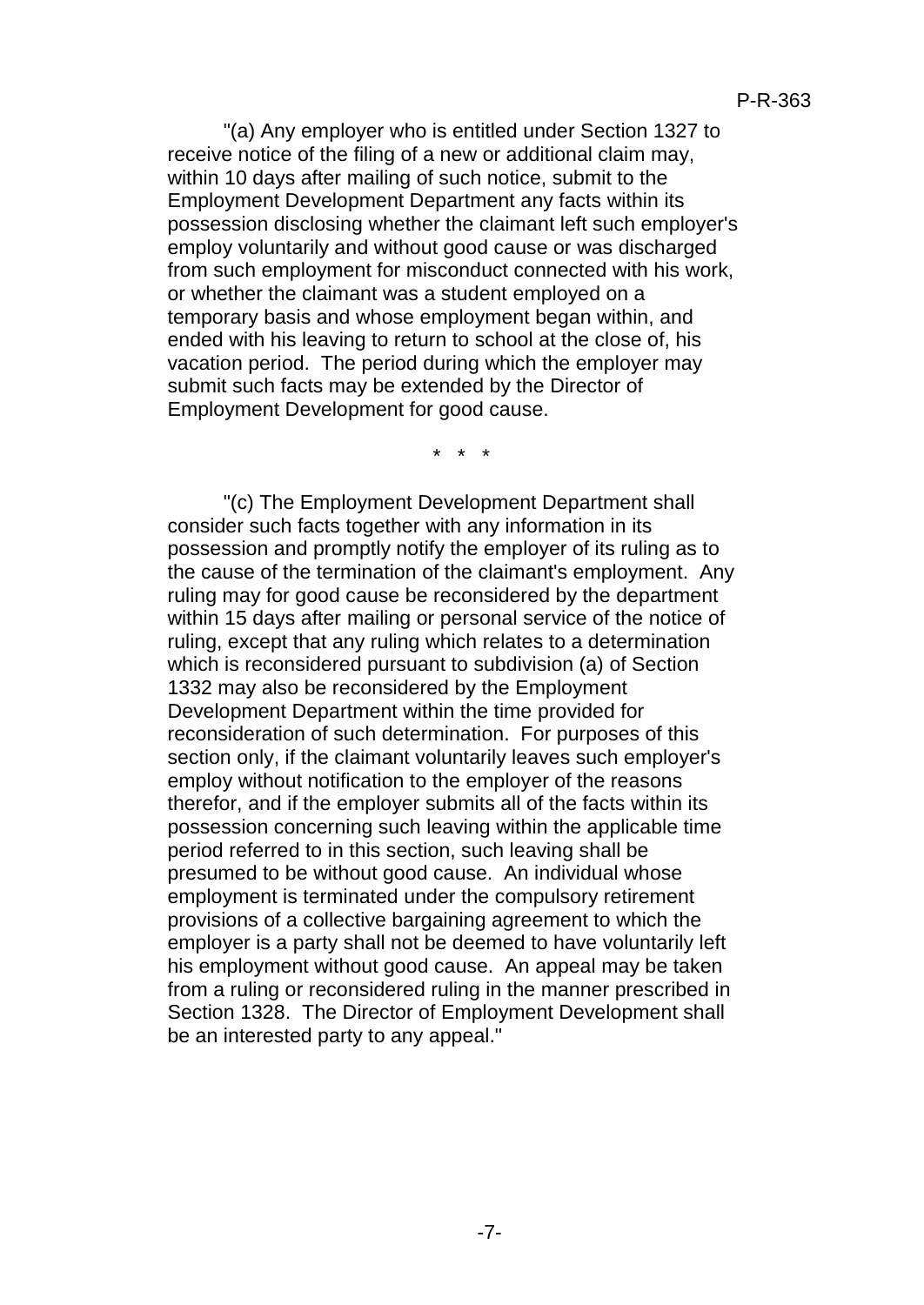The regulations are contained in section 1030-1:

"(a) Any employer who is entitled under Section 1327 of the code to receive notice of the filing of a new or additional claim may, within 10 days after mailing of such notice, submit to the department any facts within its possession disclosing whether the claimant left such employer's employ voluntarily and without good cause or was discharged from such employment for misconduct connected with his work, and request a ruling pursuant to Sections 1030, 1031 and 1032 of the code.

\* \* \*

"(c) Every such request for ruling shall relate to a single claimant and shall be filed with the local office in which such claim was filed and shall contain the following:

- (1) Employer's name;
- (2) Employer's address;
- (3) Employer's account number;
- (4) Name of claimant;
- (5) Claimant's social security account number;
- (6) Date claim was filed;
- (7) Date of separation;
- (8) Facts relating to the reason for or

circumstances resulting in the claimant's separation where it is alleged that he voluntarily quit without good cause, or was discharged for misconduct connected with his work.

"(d) Each statement of facts submitted under the provisions of subdivision (c) (8) above shall be supported by a statement signed by the person or persons having knowledge of or business records reflecting such facts."

\* \* \*

As pointed up by the above provisions of the code and supplemental regulations a claimant's last employer prior to filing a claim for benefits is entitled to notice of such claim, whether a new or additional claim. It is clear that the Department satisfied its administrative responsibilities in furnishing such initial notice on February 29, 1976. The employer, in keeping with the provisions of the regulations and the statutes, was then obliged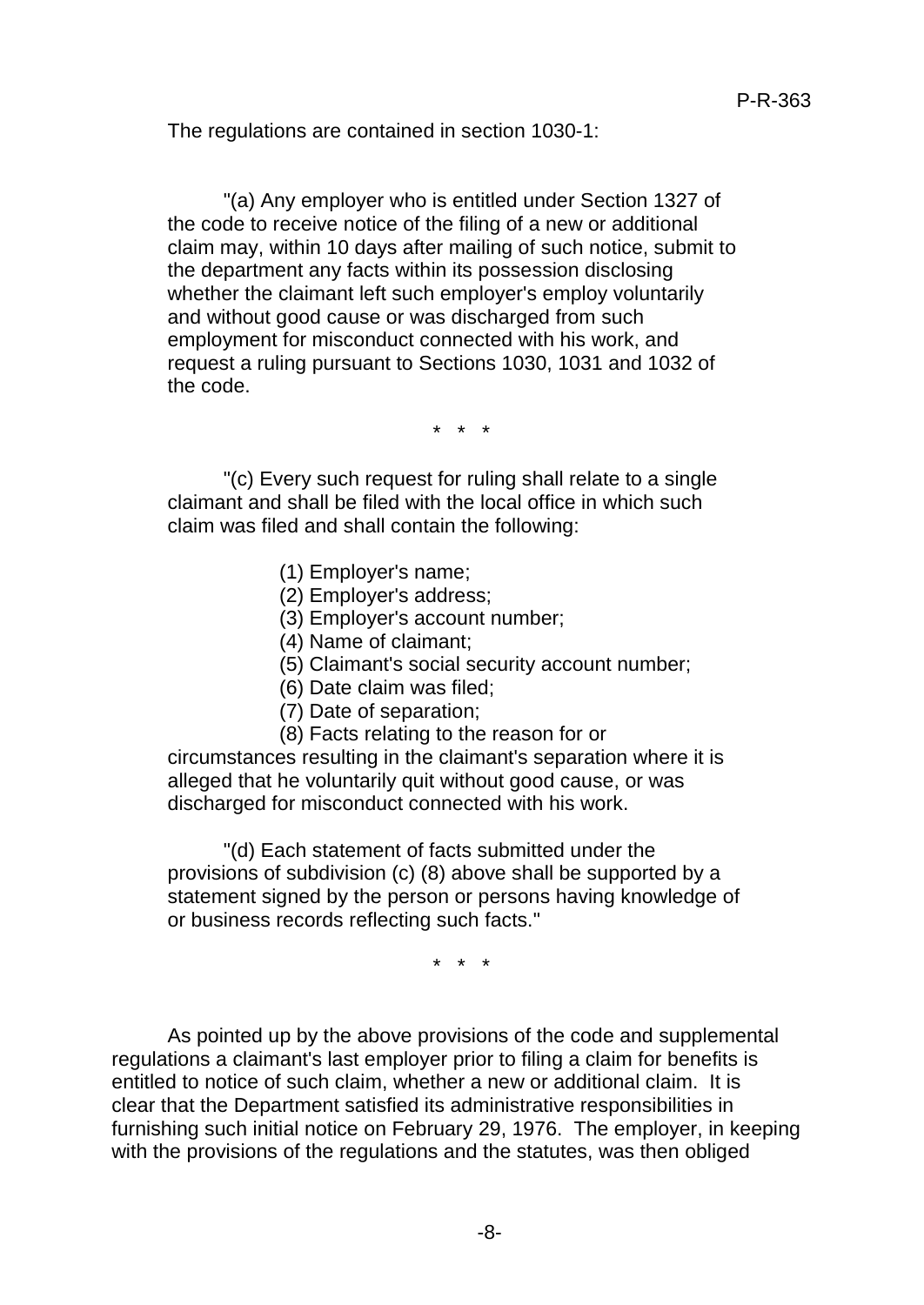to advise the Department of any facts then known which would bear upon the entitlement of the claimant to receive benefits. The employer never denied receipt of the notice. To the contrary, it is the contention of the employer that the failure to respond resulted from the employer's acceptance of the reasons allegedly assigned by the claimant. Such explanation does not constitute good cause for the failure of the employer to satisfy the mandates imposed upon the employer. Having failed to fulfill its obligation to promptly protest the payment of benefits as set forth in the regulations, the employer is not entitled to a ruling or determination.

The purpose of the unemployment compensation program is to provide benefits to those claimants who are involuntarily unemployed within the meaning of the California law. As ameliorative legislation it is essential that a determination of entitlement be rendered as expeditiously as possible to provide continuing funds to claimants who are qualified to receive benefits. It is for such reason that time limitations have been imposed not only on the employer but on the Department as well.

The employer contends that such information was given to the Department prior to the issuance of the determination which originally disqualified the claimant. Under section 1328, supra, the Department has a responsibility of making a determination irrespective of when such information is received. It does not follow, however, that the belated submission of facts as a result of the Department's investigation satisfies the requirements of the code as to the employer's rights. To hold to the contrary would in effect nullify the statutory scheme set forth by the legislature, an authority which is beyond the jurisdiction of this Board. Accordingly, the employer is not entitled to a determination as to the claimant's eligibility for benefits nor is it entitled to a ruling with respect to its reserve account.

We consider then the rights of the employer to participate in any further actions which may be initiated by the claimant when he filed a claim for extended benefits. The identical provision of the code which authorizes the proper issuance of a determination also specifically provides for the rights of appeal. A benefit appeal is an adversary proceeding between the claimant on the one hand and any other interested party, be it an employer or the Department on the other (Bodinson Manufacturing Company v. California Employment Commission, et al. (1941), 17 Cal. 2d 321, 109 Pac. 2d 935). It was specifically pointed out in the Bodinson case that adversary parties are entitled to participate in further proceedings only if they have satisfied the requirement of the statutes and regulations. Where an employing unit has failed to qualify as such proper party in interest it loses its standing to challenge any administrative or judicial proceeding which may ensue.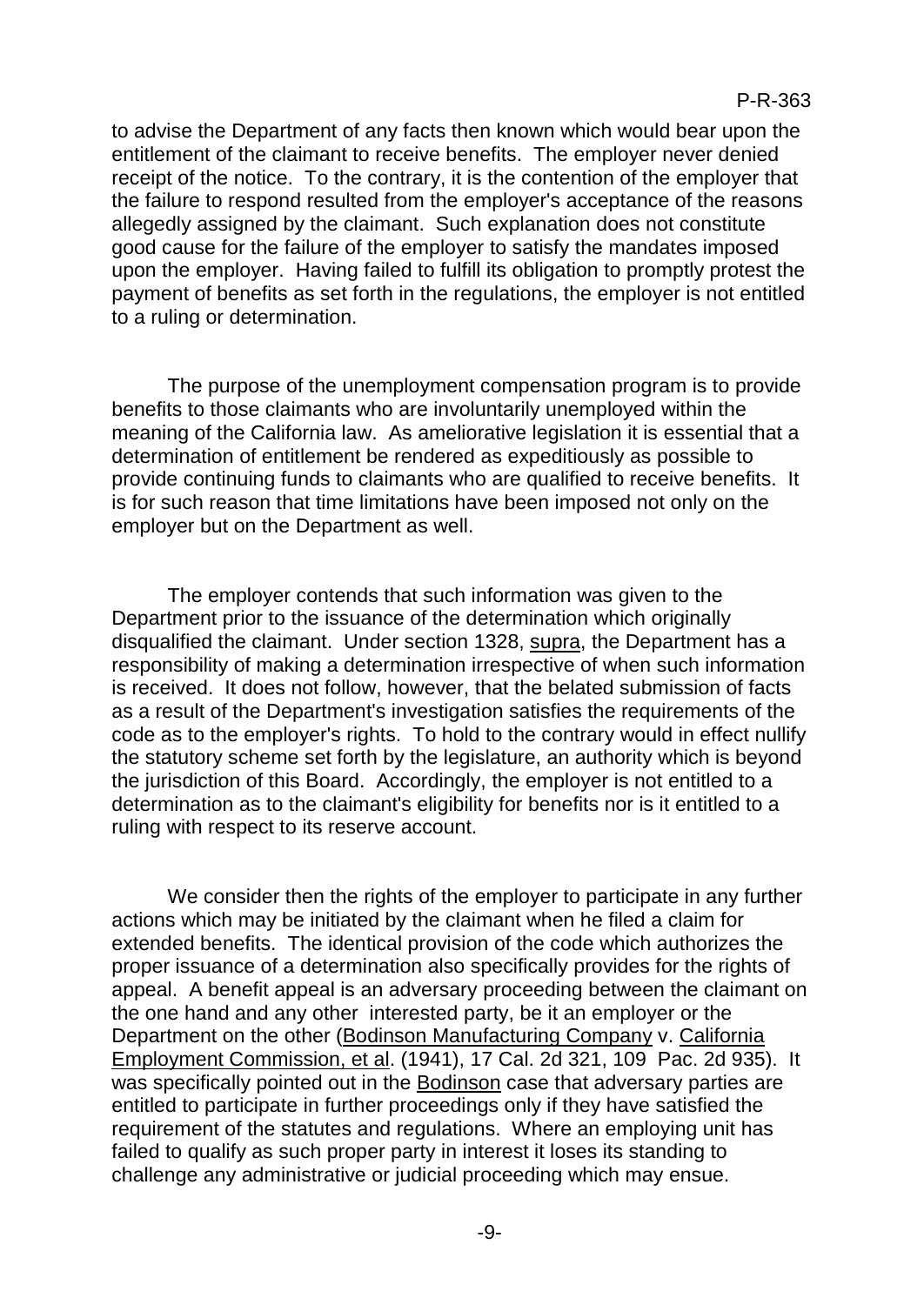No additional right in the nature of a new cause of action was envisioned or established by enactment of sections 4000 et seq. of the code. Accordingly, the decision rendered September 1, 1976 became final in the absence of an appeal 20 days following its issuance. Neither the administrative law judge who initially rendered such decision nor any other administrative law judge may thereafter properly reconsider such decision. Not even the Board may belatedly assume jurisdiction over such decision in the absence of a valid appeal by a proper party in interest. It would indeed be anomalous to hold that an employer may revitalize an issue which has become finalized by the mere act of responding to a subsequent notice. To so conclude would grant to the employer powers that neither the administrative law judges nor this Board itself have been accorded.

## **DECISION**

The decision under appeal is affirmed. The employer is not entitled to a determination or ruling with respect to the above claimant. The employer's purported appeal from a decision rendered September 1, 1976 is dismissed.

Sacramento, California, August 2, 1977.

# CALIFORNIA UNEMPLOYMENT INSURANCE APPEALS BOARD

## DON BLEWETT, Chairperson

## MARILYN H. GRACE

# CARL A. BRITSCHGI

## RICHARD H. MARRIOTT

# CONCURRING and DISSENTING - Written Opinion Attached

# HARRY K. GRAFE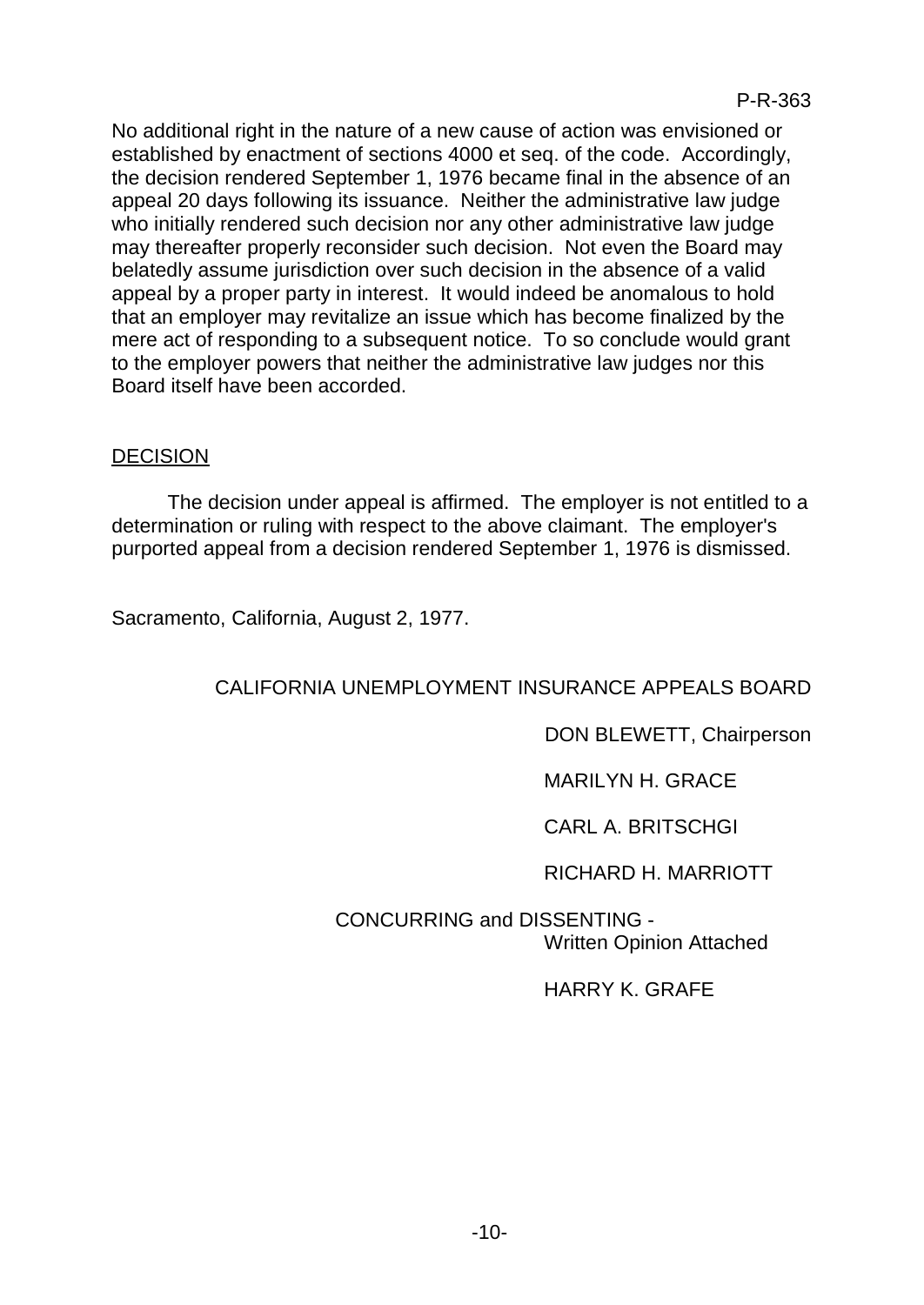#### CONCURRING AND DISSENTING OPINION

Insofar as my colleagues conclude that the employer is not entitled to a ruling or determination with respect to the claimant's original claim effective February 1, 1976, I concur. However, I must part company with my colleagues when they assert that the employer's timely protest in response to the Department's November 1, 1976 notice of Federal-State Extended Duration Claim does not confer on the employer a right to question the validity of that claim.

As I perceive the matter before us, there are two issues. (1) Does a timely employer protest to an extended duration claim invest in the employer the right to a ruling or determination regarding the claimant's preceding regular unemployment insurance claim? My colleagues answer in the negative, and I agree. (2) Does a timely employer protest to an extended duration claim afford the employer the right to a ruling or determination regarding such extended duration claim? My colleagues again answer in the negative, but I must disagree. Hence, my discussion will relate solely to this second issue.

The entire scheme providing for unemployment compensation in California is statutory, and the governing and controlling provisions are set forth in the Unemployment Insurance Code. Those provisions concerning "Unemployment Compensation" are contained in Part 1, commencing with §100. On the other hand, those provisions relating to "Federal-State Extended Compensation" are contained in Part 4 of the Unemployment Insurance Code, commencing with §4001. Although the majority set forth on page 3 of their decision the provisions of §§4654 and 4655, requiring the Department to give notices to employers of the filing of such claims, to consider the facts submitted by an employer in response to such notice, to make a determination regarding the claimant's eligibility to federal-state extended benefits, and affording the claimant and the employer the right of appeal from an adverse determination, the majority ignore the provisions which the Legislature has carefully written into §4002. Instead, the majority seemingly ascribe no independent meaning or significance to §§4654 and 4655 because said sections "are in effect a reiteration of §§1327 and 1328 of the code" (majority opinion, page 4). Such a conclusion flies in the face of, and is contrary to, the clear and unmistakable intent of the Legislature as is set forth in §4002, which provides as follows: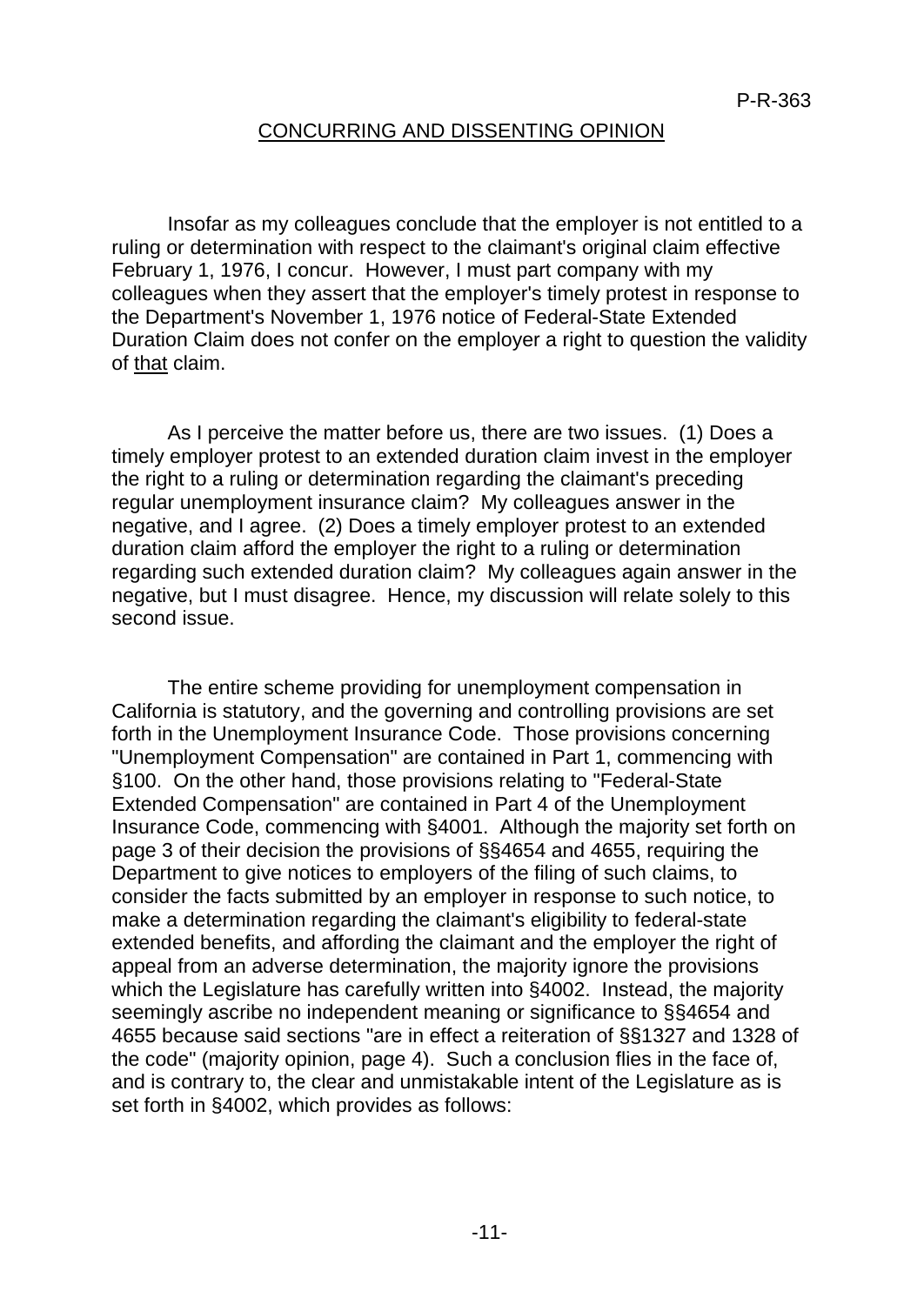"(a) Except as otherwise provided, the provisions and definitions of Part 1 (commencing with Section 100) of this division apply to this part. In case of any conflict between the provisions of Part 1 and the provisions of this part, the provisions of this part shall prevail with respect to federal-state extended benefits.

(b) Except as otherwise provided, subdivision (d) of Section 1253, and Sections 1030, 1032, 1254, 1277, 1281, 1327, 1328, 1329, 1330, and 1331 do not apply to this part.

(c) The provisions of Part 2 (commencing with Section 2601) of, and of Part 3 (commencing with Section 3501) of this division do not apply to this part." (Emphasis added)

It is apparent, beyond question, that the Legislature in writing subdivision (b) of §4002 intended the provisions of the Federal-State Extended Benefits Program to be separate and distinct from the general unemployment insurance program insofar as matters of notice by the Department, protests by the employer, determinations by the Department, and appeals therefrom by the claimant or employer are concerned. The Legislature expressly provided that §§1327 and 1328 do not apply to the scheme of federal-state extended benefits. To bolster (if such be needed) that mandate, the Legislature provided in subdivision (a) of §4002 that in the event of conflict between the provisions of any other part of the Unemployment Insurance Code and Part 4, the provisions of Part 4 "shall prevail with respect to federal-state extended benefits."

Even had the Legislature not taken the trouble to clearly state its intent in this regard, under the equitable doctrine: "The law neither does nor requires idle acts" (Civil Code §3532; Erickson v. Boothe (1947), 79 Cal App 2d 266), the same result would be reached. Otherwise, there would be an absence of purpose to the requirement by the Legislature that the Department give notice to the employer of the claimant having filed for such extended benefits and that the employer be allowed to protest same.

Also overlooked by my colleagues are the provisions of §§4701 and 4702 of Part 4, which give the employer the right to a ruling under facts like those in the present matter. Said sections provide: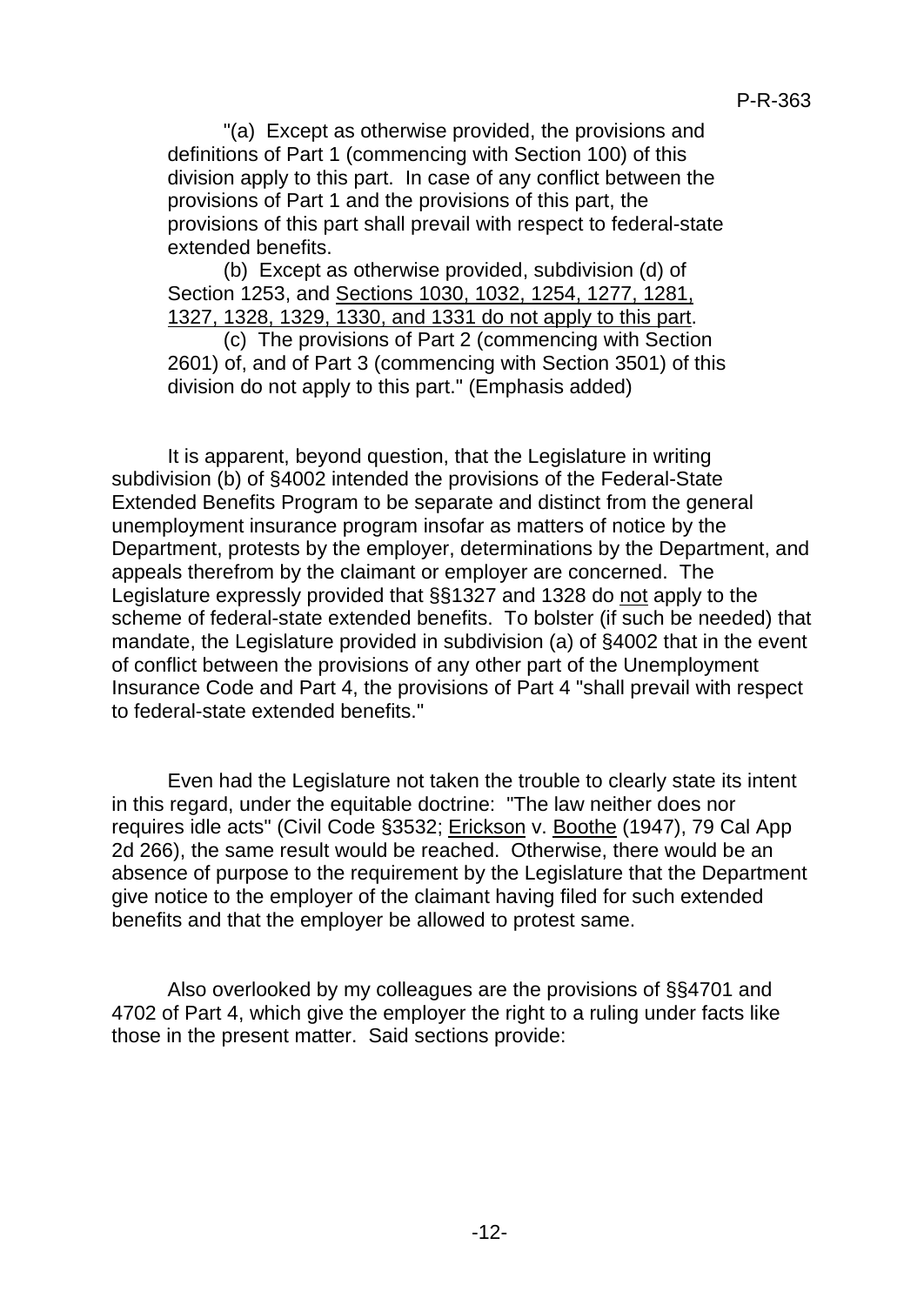"4701. (a) Any employer who is entitled under Section 4654 to notice of the filing of an application or additional claim and who, within 10 days after mailing of such notice, submits to the Employment Development Department any facts within its possession disclosing whether the individual left the most recent employment with such employer voluntarily and without good cause or was discharged from such employment for misconduct connected with his work shall be entitled to a ruling as prescribed by this section.

(b) The Employment Development Department shall consider such facts together with any information in its possession and promptly issue to the employer its ruling as to the cause of the termination of the individual's most recent employment. Any ruling may for good cause be reconsidered by the Employment Development Department within 15 days after mailing or personal service of the notice of ruling, except that any ruling which relates to a determination which is reconsidered pursuant to subdivision (a) of Section 1332 may also be reconsidered by the Employment Development Department within the time provided for reconsideration of such determination. An appeal may be taken from a ruling or reconsidered ruling in the manner provided in Section 4655. The Director of Employment Development shall be an interested party to any appeal.

(c) Rulings under this section shall have the effect prescribed by Section 1032."

"4702. Federal-state extended benefits shall not be charged to any employer's account."

As §4002(b) provides that §§1030 and 1032 are not applicable to federal-state extended benefits, the provision of §4701 must, of necessity, control. Thereunder employers like the appellant herein are entitled to rulings regarding the question of such extended benefits if timely information is sent to the Department in response to a notice of claim for such benefits.